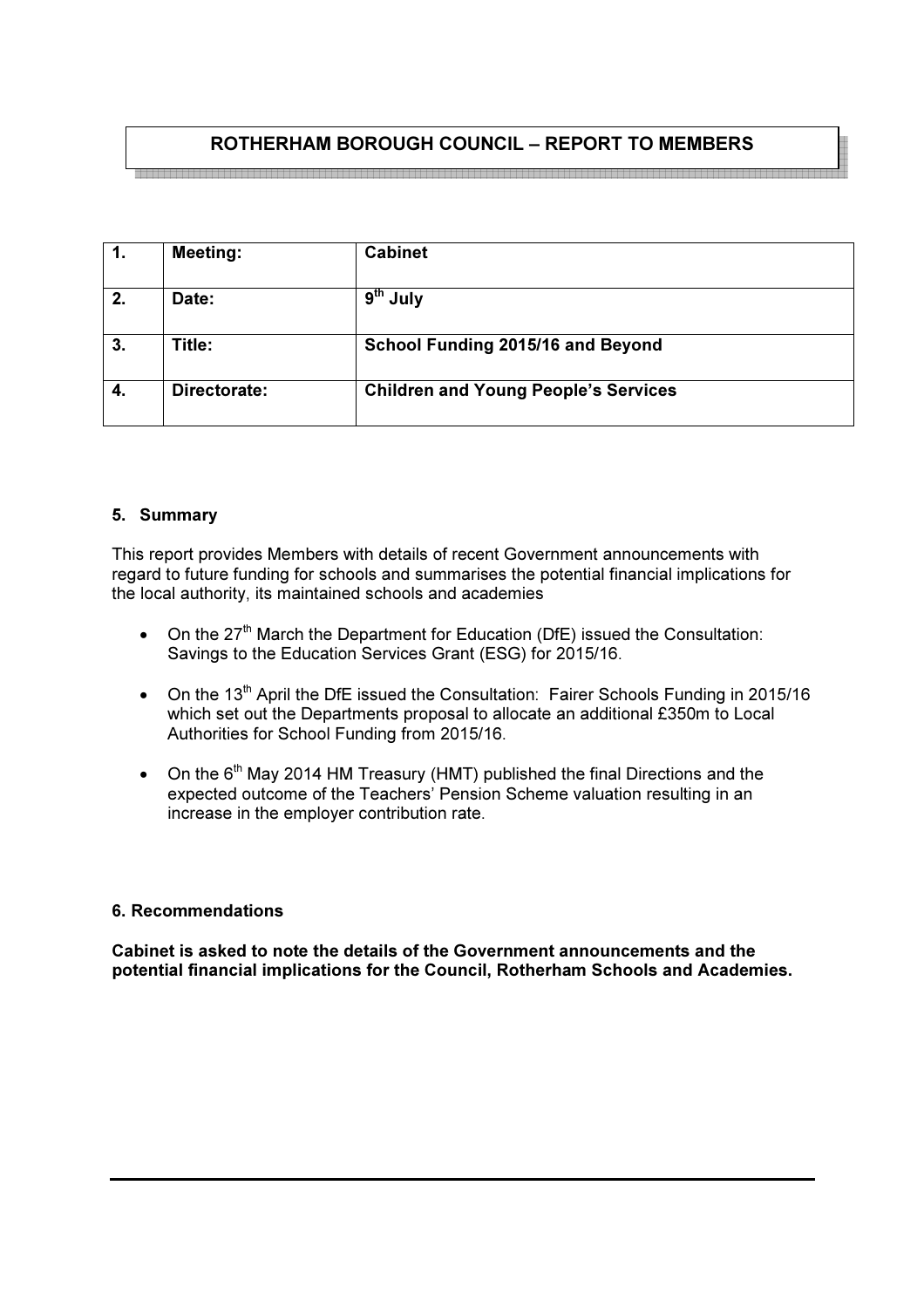## 7. Proposals and Details

#### 7.1Background

Before the introduction of the Education Services Grant (ESG), the Local Authority Central Spend Equivalent Grant (LACSEG) was paid to academies to cover the cost of the services that local authorities provide centrally to maintained schools but that academies must secure independently.

The relevant funding amount to be recouped annually from local authorities and paid over to academies was based on how much the local authority spent each year on such services. This methodology led to a significant fluctuation and variation across the country in the amounts paid over by each local authority making it difficult for the local authority to estimate how much money would be recouped, and for academies about how much funding they would receive from one year to the next.

In June 2012, the Department published a consultation document that set out proposals for simplifying the LACSEG arrangements and creating a new grant paid on a simple per pupil basis – the Education Support Grant (ESG). Grant Academies receive the same basic rate per pupil but will also receive transitional protection.

The grant is paid to local authorities in place of Revenue Support Grant. As the number of schools converting to an academy increases in a local authority area, the value of ESG paid to a local authority is reduced.

The services deemed to be funded from ESG are: education welfare services, asset management, central support services, statutory and regulatory duties, premature retirement costs/redundancy costs (new provisions), therapies and other health related services, monitoring national curriculum assessment.

In addition to the basic ESG rate, local authorities received an additional amount per pupil for all pupils attending a state-funded school in 2013-14 (regardless of whether it is a maintained school or an academy). This is to enable local authorities to fulfil the statutory duties that do not transfer to academies. These duties are: education welfare services, asset management, and statutory and regulatory duties.

#### 7.1.1 Proposals

The June 2013 Spending Round announced that DfE would need to make £200 million (around 20%) of savings from the ESG in 2015/16 with the stated priority being 'the protection of core school budgets'. The consultation seeks responses as to how the £200m reduction in funding might be dealt with by Local Authorities.

To help inform the consultation, the DfE visited 18 authorities and 13 academies across the country to gain an understanding of how they each prioritised and spent their ESG. This analysis led them to suggest areas where efficiencies might be obtained by Local Authorities - these are outlined in the consultation and are summarised briefly below:

- Collaboration collaboration with other Local Authorities, facilitation of collaboration between schools; thus achieving economies of scale and increased buying power.
- Charging for Services charging schools for some education services, thus saving local authorities money and enabling cost recovery to reinvest in providing education services.
- Efficiency Savings through restructuring –consideration of smarter and flatter management structures and consolidation of back-office functions.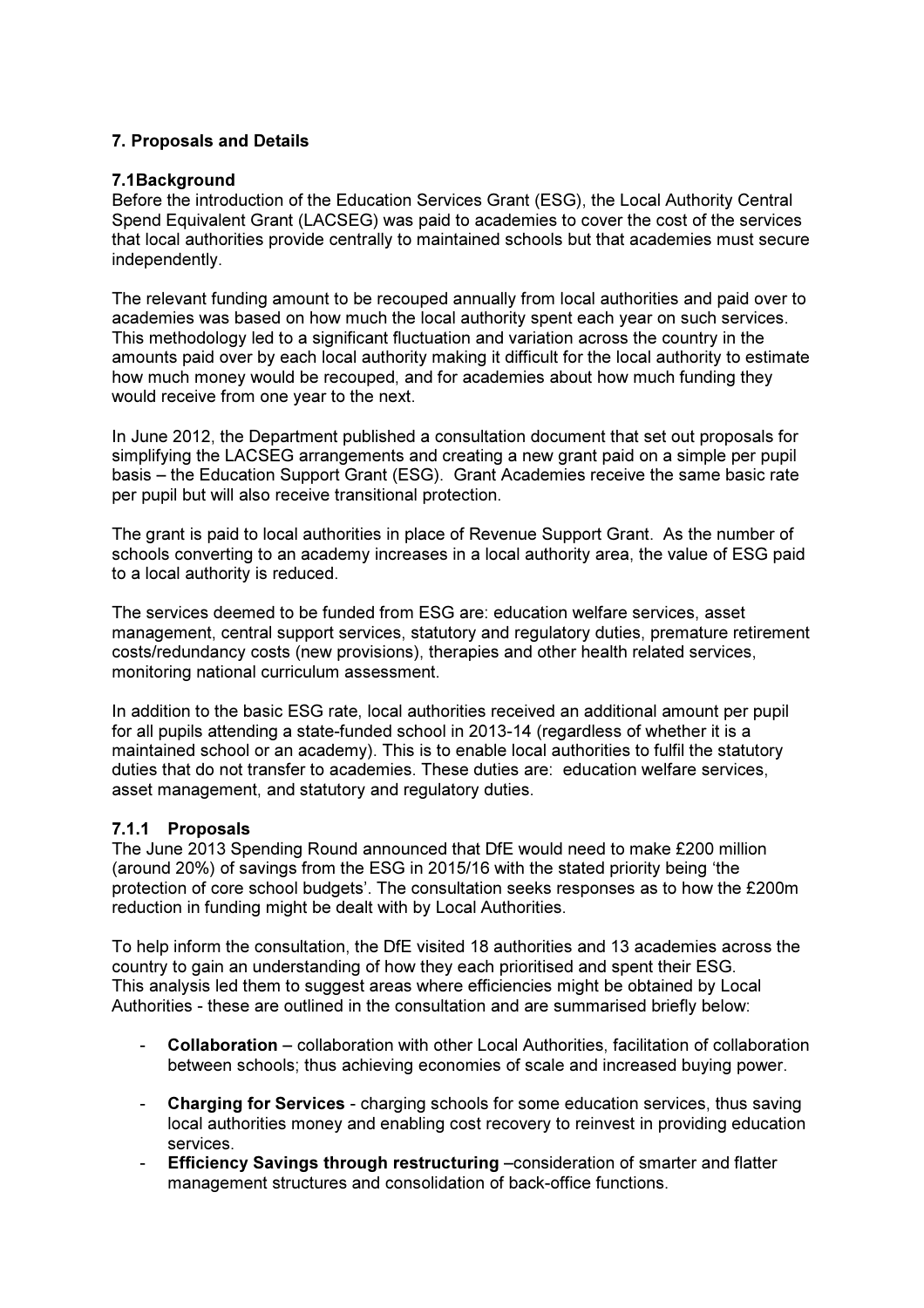#### 7.1.2 Impact on Rotherham MBC

For 2013/14 the amount of ESG paid was £4.679m. For 2014/15, due to the estimated number of academy convertors during the year, the value of grant to be paid is expected to reduce by approximately £1.2m and by a similar amount in 2015/16. These anticipated grant reductions will contribute to the overall funding gap of the Council as the reduction in grant has been treated as a corporate matter. The estimated grant reductions have been taken in to account in the Council's financial planning.

Rotherham Planned expenditure per pupil for 2013/14 when compared to all England local authorities shows that the Council is either similar to or lower than the England average, but is lower than the maximum. ( $N.B - DfE$  benchmarking information for planned expenditure 2014/15 is due to be published in August)

|                                                                          |                                              | <b>Planned Expenditure Per Pupil 2013/14</b>        |                                                     |                                                                      |                                                                          |  |
|--------------------------------------------------------------------------|----------------------------------------------|-----------------------------------------------------|-----------------------------------------------------|----------------------------------------------------------------------|--------------------------------------------------------------------------|--|
| <b>Service</b>                                                           | <b>All England</b><br>Average<br>£ per Pupil | <b>Maximum</b><br>£ Per pupil<br><b>All England</b> | <b>Minimum</b><br>£ Per pupil<br><b>All England</b> | £ per Pupil -<br><b>Rotherham</b><br><b>Planned Spend</b><br>2013/14 | Rotherham £<br><b>Per Pupil</b><br><b>Compared to</b><br>All England +/- |  |
| School Improvement                                                       | 31                                           | 239                                                 | $-2$                                                | 19                                                                   | $-12$                                                                    |  |
| Statutory and<br><b>Regulatory Duties</b>                                | 48                                           | 324                                                 | $-6$                                                | 7                                                                    | $-41$                                                                    |  |
| <b>Education Welfare</b><br><b>Services</b>                              | 14                                           | 85                                                  | $\mathbf 0$                                         | 15                                                                   | $+1$                                                                     |  |
| <b>Central Support</b><br><b>Services</b>                                | $6\phantom{1}$                               | 155                                                 | $-10$                                               | 14                                                                   | $+8$                                                                     |  |
| Asset Management                                                         | $\overline{2}$                               | 129                                                 | $-1$                                                | $\overline{7}$                                                       | $+5$                                                                     |  |
| Premature<br>Retirement<br>Costs/Redundancy<br>Costs (new<br>provisions) | 0                                            | 86                                                  | $\mathbf 0$                                         | $\mathbf 0$                                                          | 0                                                                        |  |
| Therapies and Other<br><b>Health Related</b><br><b>Services</b>          | 3                                            | 100                                                 | 0                                                   | 3                                                                    | 0                                                                        |  |
| <b>Monitoring National</b><br>Curriculum<br>Assessment                   | 0                                            | 25                                                  | 0                                                   | 0                                                                    | 0                                                                        |  |

It is not yet known how the reduction of £200million of ESG nationally will be applied, however the above shows that there is little scope for reduction in expenditure in the service areas based on the above comparator information and given that the number of academies opening in Rotherham is increasing.

## 7.2 Consultation: Fairer Schools Funding in 2015/16

The Consultation – Fairer Schools Funding in 2015-16 issued by the Department for Education (DfE) on the 13<sup>th</sup> March 2014 sets out the DfE's proposal to allocate an additional £350m to Local Authorities in 2015/16 financial year.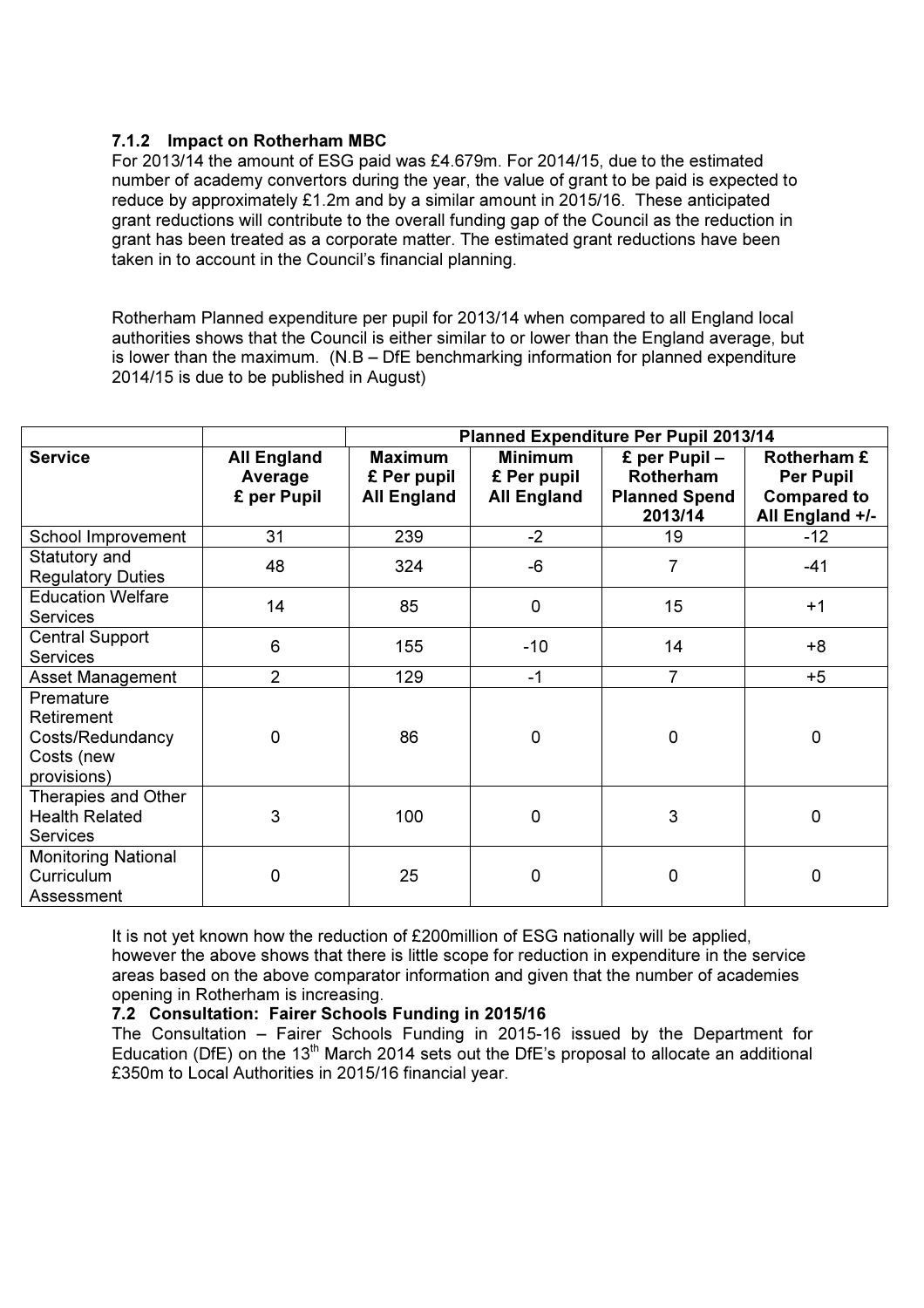## 7.2.1 The Government's Proposal

To give every local area a minimum level of funding for each of its pupils and schools (Dedicated Schools Grant – Schools Block), making the distribution of funding to local areas fairer whilst ensuring no area receives a cut to its per-pupil budget.

The consultation invites views on how to set the minimum funding levels, and how the Department should distribute the additional £350m funding.

DfE calculations estimated that 62 Authorities currently attract less than the indicative minimum funding levels. This calculation is based on October 2013 schools pupil number Census and the 2013/14 factor values which drive the level of funding to individual schools budgets. The authorities that are likely to attract funding will gain between £24.5m (Surrey) and £0.4m (Bedford).

In 2014/15 the amount of Dedicated Schools Grant allocated to Rotherham Schools Block (Total £183.773m) on a per pupil basis (£4,844.16) ranks  $32<sup>nd</sup>$  out of 151 England authorities and is 3.5% higher than the Metropolitan Authority average and 6.8% higher than the Yorkshire and the Humber average.

#### 7.2.2 Impact on Rotherham MBC

The DfE calculation for Rotherham estimates that the level of funding to be allocated to the Council's schools in 2015/16 will be standstill in cash terms – Rotherham is not expected to benefit or lose as a result of the proposals.

### 7.3 Teachers' Pension Scheme Valuation

#### 7.3.1 Proposals

.

The Government Actuary's Department published its final report on the  $9<sup>th</sup>$  June confirming a total (employee / employer) contribution rate of 26% from September 2015. . Given the Teachers' Pension Scheme proposed final agreement provides that Scheme Members will pay an average contribution rate of 9.6% the new employer contribution rate will be 16.4% which will be payable from September 2015.Until then, the existing rate of 14.1% will be payable.

. The Department for Education will be consulting in April 2015 on implementation of the new contribution rate. The new employer rate will be payable until the outcome of the following valuation is implemented, which is expected to be April 2019.

#### 7.3.2 Impact on Rotherham MBC

Assuming pay awards of 1% and estimated teachers' pensionable pay of £74.9m in 2015/16 a 2.3% increase in employer's contributions would cost approximately £1.7m (excluding the impact of any proposed academy conversions).

Of the total of teachers' pensionable pay (£74.9m) approximately £0.5m relates to teachers who are employed directly by the Children and Young People's Service. The resulting pressure on the Directorate will be around £12k per year.

The remaining pressure will need to be met by individual schools and academy budgets for which the DfE have indicated that there will be no additional funding.